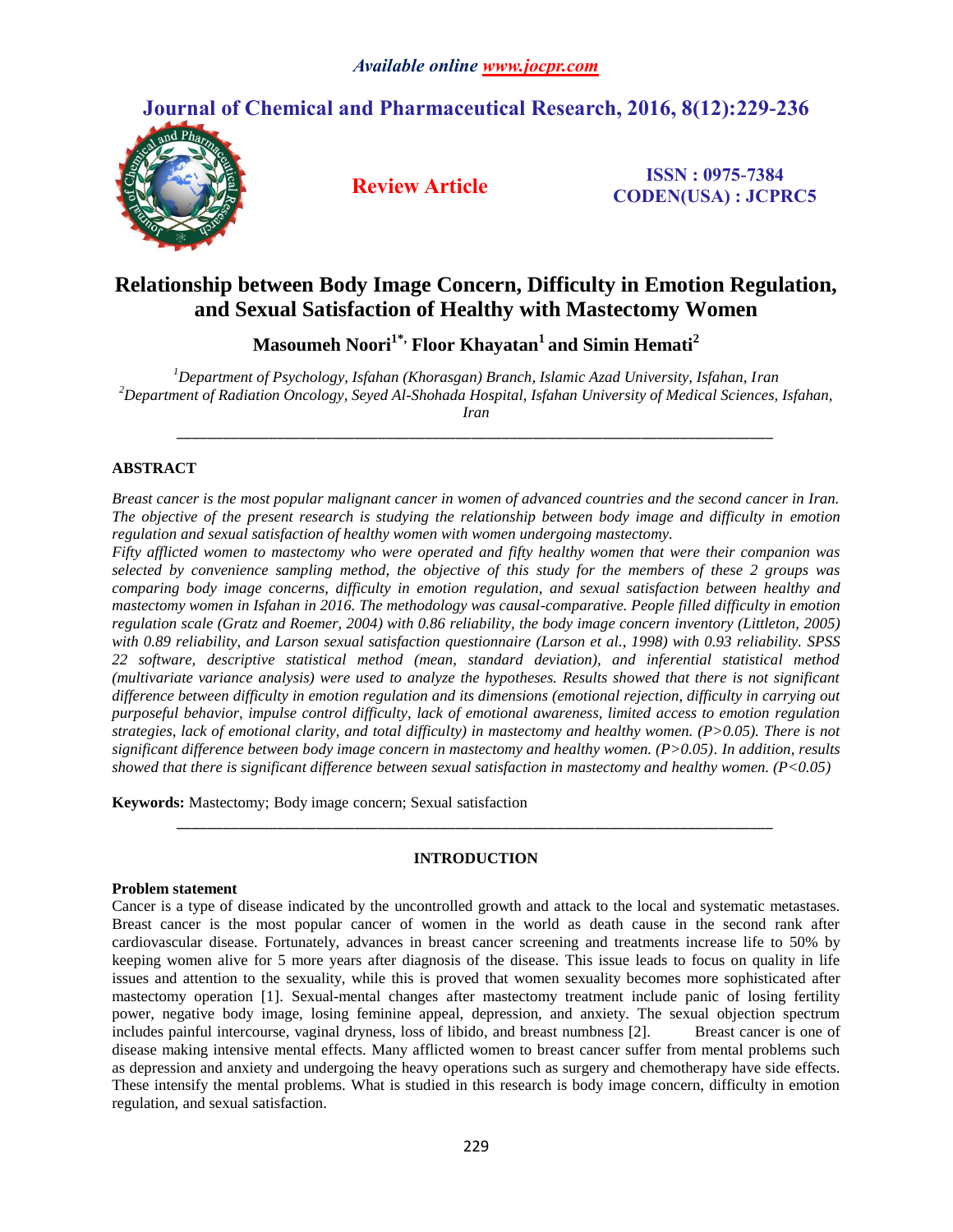# **Definition of body image**

Body image includes conscious and unconscious emotions about body as a constitutional concept about individual emotions about body size, performance, and ability to achieve objectives [3]. The expression of body image has two perceptional and attitude aspects. The perceptional aspect of body image is related to the manner of seeing sizes, shape, weight, face, movements, and actions, while the attitude aspect is related to individual feeling about these traits, and how these feelings guide his/her behavior [4]. Researchers have shown that women with more positive body image are more satisfied with their lives [5]. The body image concept was defined for the first time by Shoulder with psychological view toward human body as what is shaped in minds, and how body represents for human. This conception has two main aspects of body image capital and body image evaluation that body image capital is attributed to the importance degree of behavior and cognition about people body and appearance, and body image evaluation is related to the satisfaction or dissatisfaction degree of people appearance [6]. (Harginson, 2009) Mental health professionals have many studies in this field for the importance of body image in social communications and interpersonal relationships. It seems that people with good feeling to themselves usually have good feeling to life, actually, positive image from an individual makes a valuable feeling in an individual and the changed mental image by anyway leads to changes in sense of valuableness [7].

 $\mathcal{L}_\mathcal{L} = \{ \mathcal{L}_\mathcal{L} = \{ \mathcal{L}_\mathcal{L} = \{ \mathcal{L}_\mathcal{L} = \{ \mathcal{L}_\mathcal{L} = \{ \mathcal{L}_\mathcal{L} = \{ \mathcal{L}_\mathcal{L} = \{ \mathcal{L}_\mathcal{L} = \{ \mathcal{L}_\mathcal{L} = \{ \mathcal{L}_\mathcal{L} = \{ \mathcal{L}_\mathcal{L} = \{ \mathcal{L}_\mathcal{L} = \{ \mathcal{L}_\mathcal{L} = \{ \mathcal{L}_\mathcal{L} = \{ \mathcal{L}_\mathcal{$ 

Cash (1997) referred that body image is a structure different from the real appearance of an individual. In other words, it returns to the specific and personal relationship of an individual with his/her body. In other words, it is representation of beliefs, perceptions, emotions, and activities relating with the physical appearance of an individual. Body image is the mental image of each person from his/her body.

#### **Definition of emotion**

The term "emotion" refers to the inner thinking, feeling, and mental mode and a range of individual intentions to act and use by them [8]. Actually, emotion is a specific inner and emotional mode starting with interpretation a situation by a specific manner and collection that make internal physiological changes which finally lead to the balance return between organism and environment.

#### **Emotion regulation**

Emotion regulation refers to the step that mediating people influence on their emotion and how they state and experience them. Difficulty in emotion regulation must be the result of lack of emotion regulation abilities and capabilities [9]. Emotion regulation is considered as a process of moderating emotions to respond to the conscious and unconscious environmental expectations [10]. Emotion regulation is known using effective strategy in reduction, increase, or oppresses, or survives emotion, and it is believed that motion regulation is one of inherent characteristics of man. Emotion regulation makes a specific response to emotion and helps him to modify individual emotional responses [11].

#### **Cognitive emotion regulation**

Cognitive emotion regulation is called to the all cognitive styles that each person use it to increase, reduce, or keep his/er emotion in stressful situations [11].

Granefski & Kraaij (2002) proposed 9 different cognitive emotion regulation about cognition coping strategies that are divided as following:

 Mal-adaptive strategies for cognitive notion regulation: 1- self-blaming: thought of knowing yourself guilty and blame yourself, 2- rumination: occupation of mind by related thoughts and emotions to negative evidences, 3 catastrophizing: though with panic of evidence, 4- other blaming: thought of knowing others guilty and blame others

 adaptive strategies for cognitive notion regulation: 1- acceptance: though with evidence content acceptance, 2-positive refocusing: thinking to enjoyable and happy issues instead of thinking to real evidence, 3- refocusing on planning: thinking to the steps of coping with negative realities or change it. 4-positive reappraisal: thinking to the positive aspects of an evidence or personal promotion, 5- putting in to perspective: related thoughts to the minority of an evidence or emphasis on its relativity in comparison to other evidences.

### **EXPERIMENTAL SECTION**

#### **Difficulty in emotion regulation**

According to the positive and constitutional role of emotions in human life, another aspect is represented for them that are the destructive aspect of emotions in people lives [12]. This double performance of emotions refers to the emotion regulation process in which people regulate and moderate their emotions according to various situations. Emotional regulations are said to regulating emotional processes. Therefore, difficulty in regulation means emotion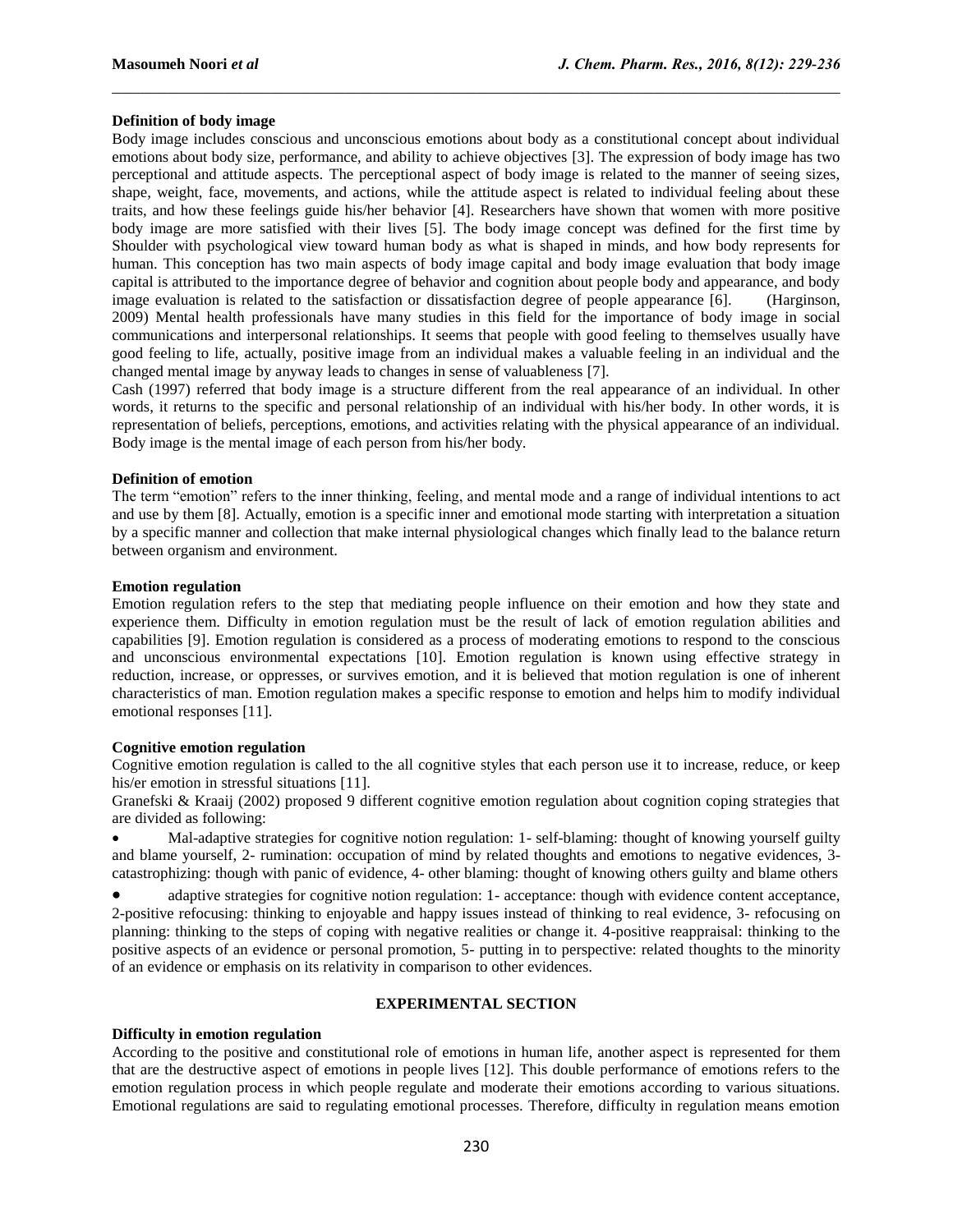irregularity. Although, many clients like to know their emotional irregularity equal to lack of control on emotional citations. In addition, when these cases are comparative, emotional irregularity is called to disabilities in experience, express, and use emotions. When people emotions get regular, they report the emotion of losing control. They don't have talent to do and take things in ordinary mode [13]. Difficulty in emotion regulation means a key element in several mental pathology for a specific disorders such as individual personality disorder, major depression, bipolar disorder, generalized anxiety, social anxiety, eating disorders and substance abuse disorders and alcohol that difficulties role in their emotional regulation have been studied and influenced [14]. Disabilities in emotion regulation are an infrastructure mechanisms for morale and anxiety disorders.

 $\mathcal{L}_\mathcal{L} = \{ \mathcal{L}_\mathcal{L} = \{ \mathcal{L}_\mathcal{L} = \{ \mathcal{L}_\mathcal{L} = \{ \mathcal{L}_\mathcal{L} = \{ \mathcal{L}_\mathcal{L} = \{ \mathcal{L}_\mathcal{L} = \{ \mathcal{L}_\mathcal{L} = \{ \mathcal{L}_\mathcal{L} = \{ \mathcal{L}_\mathcal{L} = \{ \mathcal{L}_\mathcal{L} = \{ \mathcal{L}_\mathcal{L} = \{ \mathcal{L}_\mathcal{L} = \{ \mathcal{L}_\mathcal{L} = \{ \mathcal{L}_\mathcal{$ 

Aldao (2010) studied the relationship between inefficient strategies in emotion regulation and mental harms in a meta-analytical research in 241 effect in 144 articles. Results showed that strategies such as rumination, oppression, prevention from solution have the maximum effect size on mental disorders. Moreover, depression disorders and anxiety has more and more aligned relationship with inefficient strategies of emotion regulation in various research in comparison to the disorders of eating and drug abuse. According to researchers, people with various emotional disorders use different strategies in facing with miserable conditions. Evidences of studies showed that depression is not only known by abnormal emotional experiences (for example low positive and high negative affect), but also is indicated by inefficient strategies of emotion cognition. In medical cases, more using of rumination predict response to negative emotions, start, duration, and ascending period of depression.

Moreover, defect in cognitive emotion regulation plays a central role on growth of depression [15]. The anxious and depressed people try to prevent their negative emotions. This fact returns and appraise he negative emotions. These people use emotional prevention as a presumed strategy to improve their moralities. In addition, afflicted people to anxiety and depression may use other maladaptive strategies such as situational avoidance, using safety signs to give attention, rationalization, or drug abuse to release negative emotions. These people will lose the opportunities of learning adaptive and effective methods of facing with pressure and anxiety by non-accepting negative emotion experience [16].

Studies have shown that skills are significantly with various indexes of mental health in ordinary and medically population and difficulties of emotion regulation can be the beginning of mental disorders [12].

Difficulties of emotion regulation are for the relationship between characteristics of borderline personality and extreme subjectivism [11].

# **Regulated and unregulated emotion**

Cognitive emotion regulation is always with human helping to management or emotion regulation, and feelings and gives more adaptation power, particularly after negative emotional experiences [10].

Since ability of emotion regulation can determine the quality of individual relationship. People that can regulate their emotions can understand his/er and others emotions better. Consequently, they have better perception about people in various conditions and have more developed interpersonal and intrapersonal skills. Therefore, such people have better relationships than people have difficulties in emotion regulation. (Lupes et al., 2004) People who have difficulty in emotion regulation get their emotional situations again, protect their relationship, and feel that they are in negative models of relationships with others, they feel out of control; therefore, they have less sexual satisfaction [14].

#### **Sexual relationships and satisfaction**

Sexual satisfaction or satisfaction from sexual relationship is considered as one one of marital satisfaction element as one of important indexes of successful marriage, survival, and health of family.

Sexual relationship is influenced by emotional relationships among spouses and there are possibility for sexual dissatisfaction, and finally various family problems. Sexual dissatisfaction reduces health, life time, and satisfaction from life, disorder in growth, and perfection of souses, and separation of marital relationship [11].

Sexual relationships by being impressed on thoughts and emotions of spouses can influence relationships among them directly and indirectly in extensive spectrum. It means spouses with adaptation in this field are happy, able to neglect their life inconsistency, while life inconsistency can make harsh side effects in spouses with sexual dissatisfaction [9].

Among sexual needs, sexual instinct has deep mixture with mental needs as though its effects can be observed in many life aspects. This instinct has undeniable effect in marital life, its consistency, and durability. Moreover, it has important and infrastructural role toward health and mental equilibrium. Sexual desire stays far from other biological needs by these significant characteristics and changes to a mental need. Sexual satisfaction is not just a physical pleasure and it includes all the remained emotions after the positive and negative aspects of sexual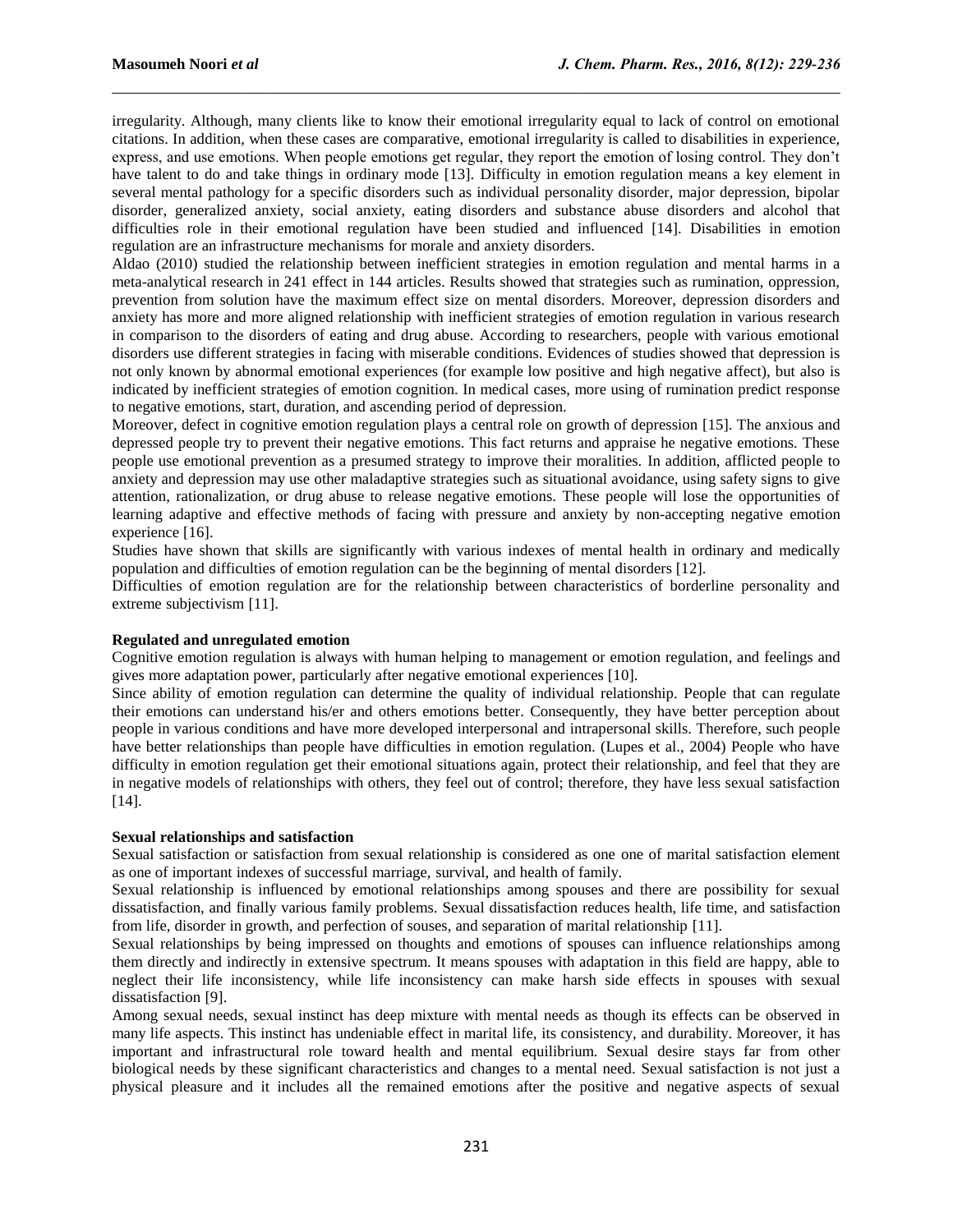relationship. Sexual satisfaction includes individual satisfaction from sexual activity to reach the orgasm. Sexual life satisfaction is divided to 5 classes:

 $\mathcal{L}_\mathcal{L} = \{ \mathcal{L}_\mathcal{L} = \{ \mathcal{L}_\mathcal{L} = \{ \mathcal{L}_\mathcal{L} = \{ \mathcal{L}_\mathcal{L} = \{ \mathcal{L}_\mathcal{L} = \{ \mathcal{L}_\mathcal{L} = \{ \mathcal{L}_\mathcal{L} = \{ \mathcal{L}_\mathcal{L} = \{ \mathcal{L}_\mathcal{L} = \{ \mathcal{L}_\mathcal{L} = \{ \mathcal{L}_\mathcal{L} = \{ \mathcal{L}_\mathcal{L} = \{ \mathcal{L}_\mathcal{L} = \{ \mathcal{L}_\mathcal{$ 

- Interpersonal variables: quality of marital relationship and interactions; sexual self-presentation.
- Physiological variables: number of sexual activity and orgasm experience,
- Sexual schema variable.
- Personal variables: women knowledge and awareness, sexual disorders, personality traits, physical disease, mental problems, sexual self-confidence, sexual harm in childhood.
- Demographic variables: age, marriage duration, his/her and spouse education.

Perhaps out of fear and anxiety, shame, embarrassment or feelings of inadequacy and guilt it stays hidden and not stated. In many cases, these problems are hidden and may show themselves by symptoms such as physical bothersome or depression and dissatisfaction from marital life and goes up to intensive family disputes and divorces [13].

Haide & Delamater (2006) believe that in cases with anger or failure, the sexual relationships among spouse is damaged leading to sexual dissatisfaction in some cases of sexual disorders. The problems in sexual relationships can be sign of other problems in marriage, and so-called the problem is from somewhere else. Dissatisfaction from sexual relationships can lead to deep problems in spouses and making detest from spouse, annoyance, jealousy, competition, sense of revenge, feelings of humiliation, lack of confidence, and so on. These problems are reinforced or represented by stresses and disputes and deepens the gap among spouses. Men and women have dispute about the number and time of sexual relationships. Proud plays role in most sexual relationships. Women perception about womanish and man from manhood is mostly related to the reaction of partner. Having sense of being accepted and reciprocal pleasure reinforce sexual instinct, and reduction of love sense, companionship, and acceptance weaken it.

# **Difficulty in emotion regulation scale**

The difficulty in emotion regulation is a self-reporting index made to evaluate the difficulties in emotion regulation. It has 36 clauses and 6 sub-scales as following:

Lack of emotional acceptance: it includes clauses (11, 12, 21, 23, 25, and 29). Impulse control difficulty: it includes clauses  $(3, 14, 19, 24, 27, 32)$ ; lack of emotional awareness includes clauses  $(2, 6, 8, 10, 17, 34)$ , limited access to emotional regulation strategies includes clauses (15, 16, 22, 28, 30, 35, and 36), and lack of emotional clarity includes clauses  $(1, 4, 5, 7, \text{ and } 9)$ . The clauses  $1, 2, 6, 7, 8, 10, 17, 20, 22, 24,$  and 34 were reversely scored. Related results to study the reliability by Gratz and Roemer showed that this scale has high internal consistency (total scale  $\alpha$ =0.86), awareness sub-scale ( $\alpha$ =0.80), strategies sub-scales ( $\alpha$ =0.88), clarity subscale ( $\alpha$ =0.84), and reliability of test-retest for total score of this scale is  $\alpha$ =0.88. The validity of this study shows structure validity with good prediction for this scale. The accountability scale is five  $-point$  (nearly never=1 to nearly always=5) as 1 means never (0-10%), 2 means sometimes (11-35%), and 5 mean nearly always (91-100%). Each participant is in range of 1-5. Higher score show more difficulty in emotion regulation. In Alavi et al. (2011) research, this scale was used in Iran for the first time. In this research, Cronbach's alpha coefficient for total scale was reported 0.86.

#### **Body image concern inventory**

This scale was made by Littleton et al. (2005) to evaluate people concerns about their appearance. Littleton et al. conducted this inventory on 1403 people to evaluate and prepare it. Cronbach alpha coefficient was obtained 0.893 and internal validity coefficient was obtained 0.92 using Cronbach's alpha coefficient. Moreover, high correlation with other scales in this field was shown. For example, reliability of this scale with body dysmorphic disorder questionnaire in 0.001 sig. level was obtained 0.83 ( $T=0.83$ ) which shows the high validity of this scale. This inventory is self-assessment with 19 questions that each has 5 points from 1(never) to 5(always). Basakzadeh and Ghaffari (2007) reported this inventory based on internal validity by Cronbach's alpha coefficient 0.95 in Iran. Entezari and Alavi (2011) also reported internal validity 0.89 by Cronbach's alpha coefficient [15].

# **Sexual satisfaction scale**

Larson sexual satisfaction was made by Larson et al. (1998) including 25 questions by Likert five-point spectrum questionnaire that has 1(never), 2(seldom), 3(sometimes), 4(often), 5 (always) that numbers of questions are as following: 1-2-3-10-12-13-16-17-19-21-22, and 23 and other questions were reversely scaled. In other words the questions 4.5.6.7.8.9.11.14.15.18.20.24. and 25 were scored as following: 5 is never, 4 is seldom, 3 is sometimes, 2 is often, and 1 is always. Scores are generally 25-125 according to this scale, and sexual satisfaction gives less than 50 to the lack of sexual satisfaction level, 51-75 to low satisfaction, and 76-100 to medium satisfaction, and 101 to higher is given to high satisfaction.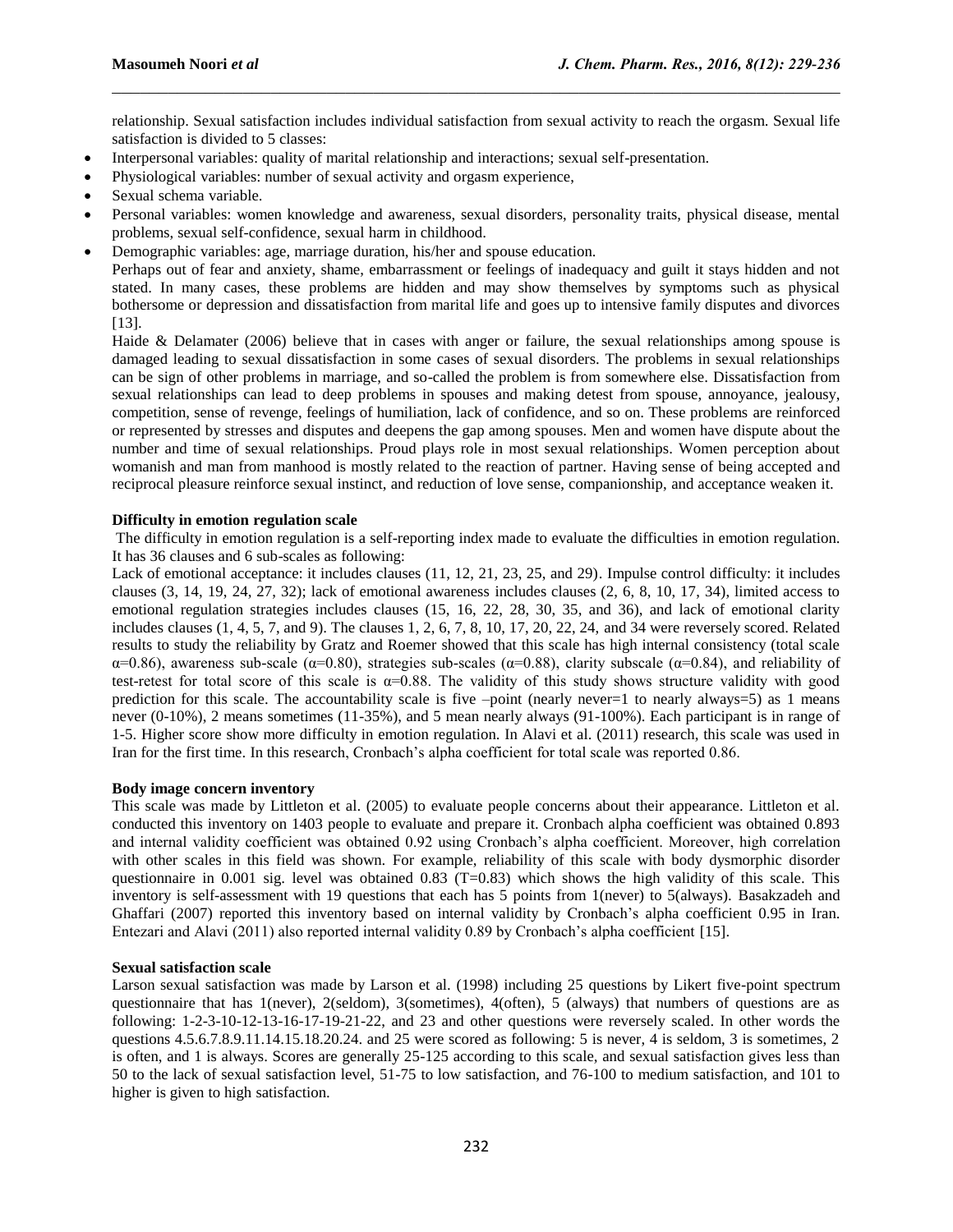It must be noticed that Shams Mofarahe (2001) under the title of "study the effect of marital counselling on couples' sexual satisfaction reported 0.90 and 0.86 for validity and reliability, respectively. Moreover, in Bahrami research under the title of "study the sexual satisfaction and depression among fertile and infertile couples obtained 0.93 for Cronbach's alpha coefficient.

 $\mathcal{L}_\mathcal{L} = \{ \mathcal{L}_\mathcal{L} = \{ \mathcal{L}_\mathcal{L} = \{ \mathcal{L}_\mathcal{L} = \{ \mathcal{L}_\mathcal{L} = \{ \mathcal{L}_\mathcal{L} = \{ \mathcal{L}_\mathcal{L} = \{ \mathcal{L}_\mathcal{L} = \{ \mathcal{L}_\mathcal{L} = \{ \mathcal{L}_\mathcal{L} = \{ \mathcal{L}_\mathcal{L} = \{ \mathcal{L}_\mathcal{L} = \{ \mathcal{L}_\mathcal{L} = \{ \mathcal{L}_\mathcal{L} = \{ \mathcal{L}_\mathcal{$ 

# **RESULTS AND DISCUSSION**

# **Frequency table and descriptive indexes of research variables**

Table (1) frequency and frequency percentage of two research groups based on marital status background;

| Row |                                  |           | <b>Mastectomy</b>        | <b>Healthy</b> |                          |  |
|-----|----------------------------------|-----------|--------------------------|----------------|--------------------------|--|
|     | <b>Marital status background</b> | Frequency | <b>Percent Frequency</b> | Frequency      | <b>Percent Frequency</b> |  |
|     | vear and less                    |           |                          |                |                          |  |
|     | 2 years                          |           |                          |                |                          |  |
|     | 3 years                          |           |                          |                |                          |  |
|     | 4 years and more                 | 48        |                          |                |                          |  |
|     | Total                            | 50        | 100                      |                | 100                      |  |

|  |  |  |  |  |  |  |  | Table 1: Shows frequency and frequency percentage of two groups based on number of children |
|--|--|--|--|--|--|--|--|---------------------------------------------------------------------------------------------|
|--|--|--|--|--|--|--|--|---------------------------------------------------------------------------------------------|

|  | Table 2: Frequency of the two groups in terms of the number of children |
|--|-------------------------------------------------------------------------|
|  |                                                                         |

| <b>Row</b> | Number of children |           | <b>Women with mastectomy</b> | <b>Healthy Women</b> |                          |  |
|------------|--------------------|-----------|------------------------------|----------------------|--------------------------|--|
|            |                    | Frequency | <b>Percent Frequency</b>     | Frequency            | <b>Percent Frequency</b> |  |
|            |                    |           |                              |                      |                          |  |
|            |                    |           |                              |                      |                          |  |
|            |                    |           | 30                           |                      |                          |  |
|            |                    |           | 60                           |                      |                          |  |
|            | Total              |           |                              |                      |                          |  |

As it is seen in table (2), from all afflicted to mastectomy, 5 people (10%) have 1 child, 15 people (30%) have 2 children, and 30 people (60%) have more than 3 children. In addition, as it is seen in table (2), 6 from all 50 member of healthy women group (12%) don't have any children, 26 (52%) have 1 child, 14 (28%) have 2 children, and 4 (8%) have 3 and more children. Table (3) shows the results of presumptions of multivariate variance analysis.

| Table 3: Results of Kolmogorov-Smirnov test (normal distribution of data) and Levine test (equal variances) in determination difficulty |
|-----------------------------------------------------------------------------------------------------------------------------------------|
| in emotion regulation, body image, and sexual satisfaction                                                                              |

| Row            | <b>Variables</b>                 | Dimensions variable               |                   | <b>Levine test</b> | Kolmogorov-Smirnov test |            |  |
|----------------|----------------------------------|-----------------------------------|-------------------|--------------------|-------------------------|------------|--|
|                |                                  |                                   | <b>Statistics</b> | sig. level         | <b>Statistics</b>       | sig. level |  |
|                |                                  | Rejection                         | 3.384             | 0.069              | 35.08                   | 0.028      |  |
| $\mathfrak{D}$ |                                  | Difficult in purposeful behaviors | 3.71              | 0.057              | 28.82                   | 0.051      |  |
| 3              |                                  | Impulse control problems          | 1.968             | 0.164              | 26.5                    | 0.231      |  |
| 4              |                                  | Lack of emotional awareness       | 0.002             | 0.962              | 46.16                   | 0.001      |  |
| 5              | Difficulty in emotion regulation | Limited access to strategies      | 1.166             | 0.283              | 30.14                   | 0.262      |  |
| 6              |                                  | Lack of emotional clarity         | 1.091             | 0.299              | 52.32                   | $\theta$   |  |
| 7              |                                  | The overall difficulty            | 1.649             | 0.202              | 19.68                   |            |  |
| 8              |                                  | Body Image                        | 2.007             | 0.16               | 44                      | 0.598      |  |
| 9              |                                  | <b>Sexual Satisfaction</b>        | 0.053             | 0.819              | 28.26                   | 0.997      |  |

It is seen in table (3), difficulty in emotion regulation are in sub-scale (rejection, difficulty in carrying out purposeful behavior, impulse control problems, limited access to strategies (P>0.05), and lack of emotional awareness, and lack of emotional clarity (P<0.05). Except the sub-scale of lack of emotional awareness and lack of emotional clarity whose normality and equal variance are considered, other sub-scales have distributed normality (P>0.05) and equal error variance in healthy and mastectomy group weren't considered. It is noticeable that multivariate variance analysis is strong against violating some presumptions and results are reliable. In addition, body image concern variable has considered distributed normality (P>0.05) and equal error variance between 2 healthy and mastectomy groups. However, according to table (3), sexual satisfaction has normal distribution (P>0.05) and error variance are equal between healthy and mastectomy groups.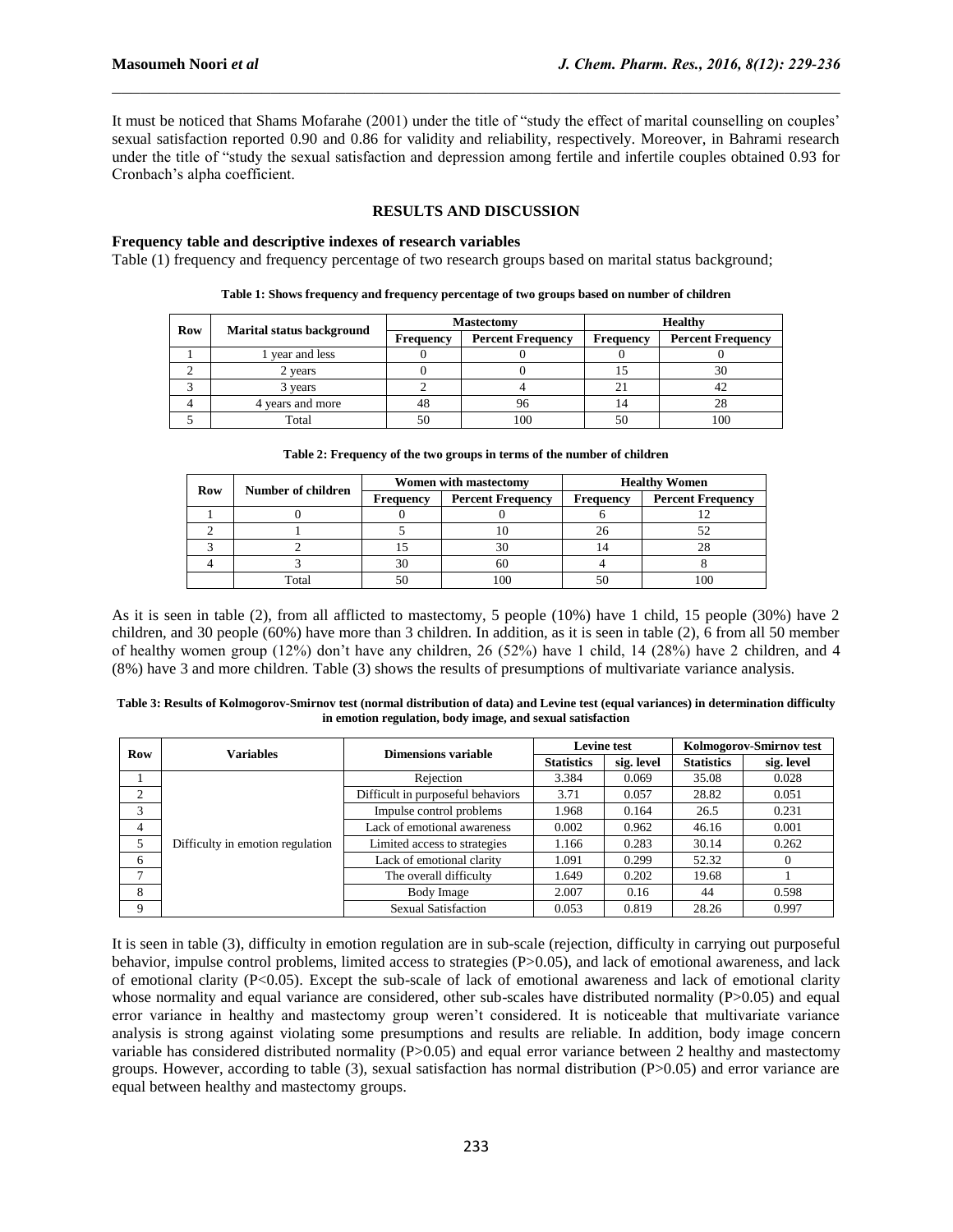| Row            | Difficulty in regulating emotions               |        | <b>Mastectomy</b> | <b>Healthy</b> |           |  |
|----------------|-------------------------------------------------|--------|-------------------|----------------|-----------|--|
|                |                                                 | м      | <b>SD</b>         | м              | <b>SD</b> |  |
|                | Emotional rejection                             | 15.5   | 6.94365           | 13.64          | 5.16961   |  |
| $\mathfrak{D}$ | Difficulty in carrying out purposeful behaviors | 13.62  | 5.28336           | 13.62          | 4.33255   |  |
| $\mathcal{R}$  | Impulse control difficulty                      | 15.466 | 6.40539           | 15.06          | 5.50477   |  |
| $\overline{4}$ | Lack of emotional awareness                     | 16.66  | 4.84288           | 16.98          | 4.62685   |  |
| 5              | Limited access to emotional strategy            | 20.3   | 7.91859           | 20.1           | 7.50892   |  |
| 6              | Lack of emotional clarity                       | 11.86  | 3.60844           | 11.48          | 3.75386   |  |
| 7              | Total difficulty                                | 92.84  | 25.8515           | 90.58          | 21.4401   |  |
| 8              | Body Image                                      | 40.52  | 17.1717           | 42.76          | 14.1675   |  |
| 9              | <b>Sexual Satisfaction</b>                      | 86.14  | 16.6905           | 95.5           | 16.6037   |  |

#### **Table 4: Descriptive indexes (mean and standard deviation) of difficulty in emotion regulation, body image, and sexual satisfaction in two healthy and mastectomy groups**

 $\mathcal{L}_\mathcal{L} = \{ \mathcal{L}_\mathcal{L} = \{ \mathcal{L}_\mathcal{L} = \{ \mathcal{L}_\mathcal{L} = \{ \mathcal{L}_\mathcal{L} = \{ \mathcal{L}_\mathcal{L} = \{ \mathcal{L}_\mathcal{L} = \{ \mathcal{L}_\mathcal{L} = \{ \mathcal{L}_\mathcal{L} = \{ \mathcal{L}_\mathcal{L} = \{ \mathcal{L}_\mathcal{L} = \{ \mathcal{L}_\mathcal{L} = \{ \mathcal{L}_\mathcal{L} = \{ \mathcal{L}_\mathcal{L} = \{ \mathcal{L}_\mathcal{$ 

As it is seen in table (4), difficulty mean in emotion regulation (emotional rejection in mastectomy group is 15.500 and in healthy group is 13.6400), difficulty in carrying out purposeful behavior (136.200 in mastectomy group and 13.6200 in healthy group), impulse control difficulty (15.46600 in mastectomy group and 15.0600 in healthy group) lack of emotional awareness (in mastectomy group is 20.3000 and in healthy group is 16.9800), limited access to emotional strategies in mastectomy group is 20.3000 and in healthy group is 20.1000), and lack of motional clarity (in mastectomy group is 11.8600 and in healthy group is 11.4800).

# **Findings of research hypotheses**

### **First hypothesis:**

There is significant difference between difficulty in emotion regulation (emotional rejection, difficulty in carrying out purposeful behavior, impulse control difficulty, lack of emotional awareness, limited access to emotional strategies, lack of emotional clarity, and total difficulty) between mastectomy and healthy women.

# **Second hypothesis:**

There is significant difference in body image between mastectomy and healthy women.

# **Third hypothesis:**

There is significant difference in sexual satisfaction between mastectomy and healthy women.

Multivariate variance analysis on elements of difficulty in emotion regulation, body image, and sexual satisfaction between mastectomy and healthy women.

| <b>Row</b>     | Difficulty in<br>emotion regulation                   | Sum of<br>squares | Degrees of<br>freedom | Mean<br><b>Square</b> | <b>F</b> coefficient | Sig.<br>level | <b>Chi-share</b><br>(n) | <b>Test</b><br>ability |
|----------------|-------------------------------------------------------|-------------------|-----------------------|-----------------------|----------------------|---------------|-------------------------|------------------------|
|                | Emotional rejection                                   | 86.49             |                       | 86.49                 | 2.308                | 0.132         | 0.023                   | 0.325                  |
| 2              | difficulty in<br>carrying out<br>purposeful behavior  | $\mathbf{0}$      |                       | $\mathbf{0}$          | $\Omega$             |               | $\Omega$                | 0.5                    |
| 3              | impulse control<br>difficulty                         | $\overline{4}$    |                       | $\overline{4}$        | 0.112                | 0.738         | 0.001                   | 0.63                   |
| $\overline{4}$ | lack of emotional<br>awareness                        | 2.56              |                       | 2.56                  | 0.114                | 0.736         | 0.001                   | 0.63                   |
| 5              | Limited access to<br>emotion regulation<br>strategies |                   |                       |                       | 0.018                | 0.895         | $\Omega$                | 0.52                   |
| 6              | Lack of emotional<br>clarity                          | 3.61              |                       | 3.61                  | 0.266                | 0.607         | 0.003                   | 0.8                    |
| 7              | Total difficulty                                      | 127.69            |                       | 127.69                | 0.226                | 0.635         | 0.002                   | 0.76                   |

There is significant difference between difficulty in emotion regulation (emotional rejection, difficulty in carrying out purposeful behavior, impulse control difficulty, lack of emotional awareness, limited access to emotional strategies, lack of emotional clarity, and total difficulty) between mastectomy and healthy women.

As it is seen in table (5), there is not significant difference in emotion regulation between healthy and mastectomy women (P>0.05). Therefore, hypothesis 1-1, based on significant difference in emotion regulation between healthy and mastectomy women, is not confirmed.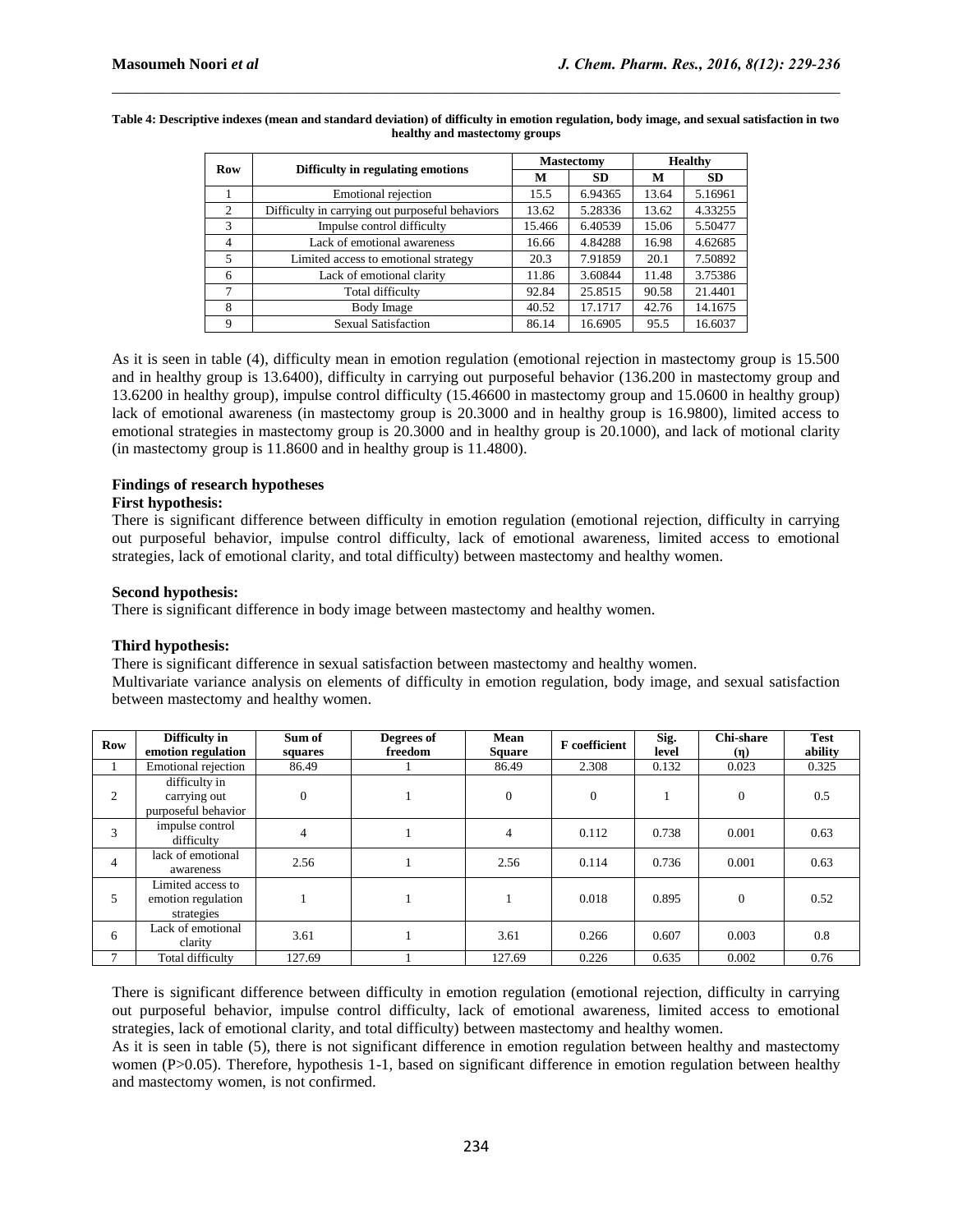| Kow<br>$\sim$ | Image<br>- Body | Sum of squares    | Degrees of freedom | Square<br>Mean                         | 00<br>' coefficien. | Sig<br>. level  | Chi-share (n. | -<br>$\cdots$<br>Test ability |
|---------------|-----------------|-------------------|--------------------|----------------------------------------|---------------------|-----------------|---------------|-------------------------------|
|               |                 | $\cap$<br>. 25.40 |                    | .05<br>$\overline{\mu}$<br>$1 - 7 - 7$ | 0.506               | $4\pi$ C<br>u.+ | $0.005\,$     | 0.10 <sup>o</sup>             |

 $\mathcal{L}_\mathcal{L} = \{ \mathcal{L}_\mathcal{L} = \{ \mathcal{L}_\mathcal{L} = \{ \mathcal{L}_\mathcal{L} = \{ \mathcal{L}_\mathcal{L} = \{ \mathcal{L}_\mathcal{L} = \{ \mathcal{L}_\mathcal{L} = \{ \mathcal{L}_\mathcal{L} = \{ \mathcal{L}_\mathcal{L} = \{ \mathcal{L}_\mathcal{L} = \{ \mathcal{L}_\mathcal{L} = \{ \mathcal{L}_\mathcal{L} = \{ \mathcal{L}_\mathcal{L} = \{ \mathcal{L}_\mathcal{L} = \{ \mathcal{L}_\mathcal{$ 

Hypothesis 1-2- There is significant difference in body image between mastectomy and healthy women. As it is seen in table (5), there is not significant difference in body image between healthy and mastectomy women (P>0.05). Therefore, hypothesis 1-2, based on significant difference in body image between healthy and mastectomy women, is not confirmed.

| <b>Row</b> | Sexual Satisfaction | ı of squares<br>Sum | $\bullet$<br>Degrees of freedom | . Square<br>Mean | 00<br>` coefficient | Sig<br>leve. | Chi<br>!-share (η) | <b>Test ability</b>    |
|------------|---------------------|---------------------|---------------------------------|------------------|---------------------|--------------|--------------------|------------------------|
|            |                     | 2190.2              |                                 | 2190.<br>2120.2  | 7.903               | 0.006        | 0.075              | 705<br>$\mathbf{v}$ ., |

Hypothesis 3-1- There is significant difference in sexual satisfaction between mastectomy and healthy women. As it is seen in table (5), there is significant difference in sexual satisfaction between healthy and mastectomy women (P<0.05). Therefore, hypothesis 1-3, based on significant difference in sexual satisfaction between healthy and mastectomy women, is confirmed.

# **CONCLUSION**

The present study aims on comparing difficulty in emotion regulation, body image, and sexual satisfaction between mastectomy and healthy women in Isfahan city. The methodology was causal-comparative to analyze data by multivariate variance analysis (MANOVA), statistical population of this study includes all afflicted women to breast cancer who were gone under mastectomy that 50 of them and 50 of healthy women (among patients companions) were selected and tested as sample by convenience sampling method. Measurement instrument was difficulty in emotion regulation scale (DERS), body image concern inventory (BICI), and Larson sexual satisfaction questionnaire (LSSQ). Results were examined in two descriptive and inferential statistical levels that some results are mention briefly in following, then research discussion and conclusion is stated, and finally research limitation and suggestions are offered.

 There is significant difference between difficulty in emotion regulation (emotional rejection, difficulty in carrying out purposeful behavior, impulse control difficulty, lack of emotional awareness, limited access to emotional strategies, lack of emotional clarity, and total difficulty) between mastectomy and healthy women.

According to the first hypothesis in table (5), difficulty in emotion regulation and its elements are not significant. Therefore, the first hypothesis is not confirmed that is based on the significance difference between difficulty in emotion regulation (emotional rejection, difficulty in carrying out purposeful behavior, impulse control difficulty, lack of emotional awareness, limited access to emotional strategies, lack of emotional clarity, and total difficulty) between mastectomy and healthy women. These findings are in disagreement with some previous research results as following.

There is significant difference in body image between mastectomy and healthy women.

According to the second hypothesis from table (5), it is seen that there is not a significant significant difference in body image between mastectomy and healthy women. Therefore the second hypothesis based on difference in body image between mastectomy and healthy women is not confirmed. These findings are in disagreement with some previous research results as following.

 According to the third hypothesis from table (5), it is seen that there is a significant significant difference in sexual satisfaction between mastectomy and healthy women. Therefore the third hypothesis is confirmed. These findings are in agreement with some previous research results as following.

# **ACKNOWLEDGEMENTS**

This study was supported by Isfahan (Khorasgan) Branch, Islamic Azad University, Isfahan, Iran, and resulted from M.Sc thesis of Masoumeh Noori.

#### **REFERENCES**

- [1] O Didem; A Neriman. *Jap J Nurs Sci*. **2016,** 13, 220-228
- [2] G Emilee; JM Ussher; J Perz. *Maturitas*, **2010,** 66(4), 397-407.
- [3] N Akyolcu; G Altun Ugras*. J Breast Health*, **2011,** 7, 10-14.